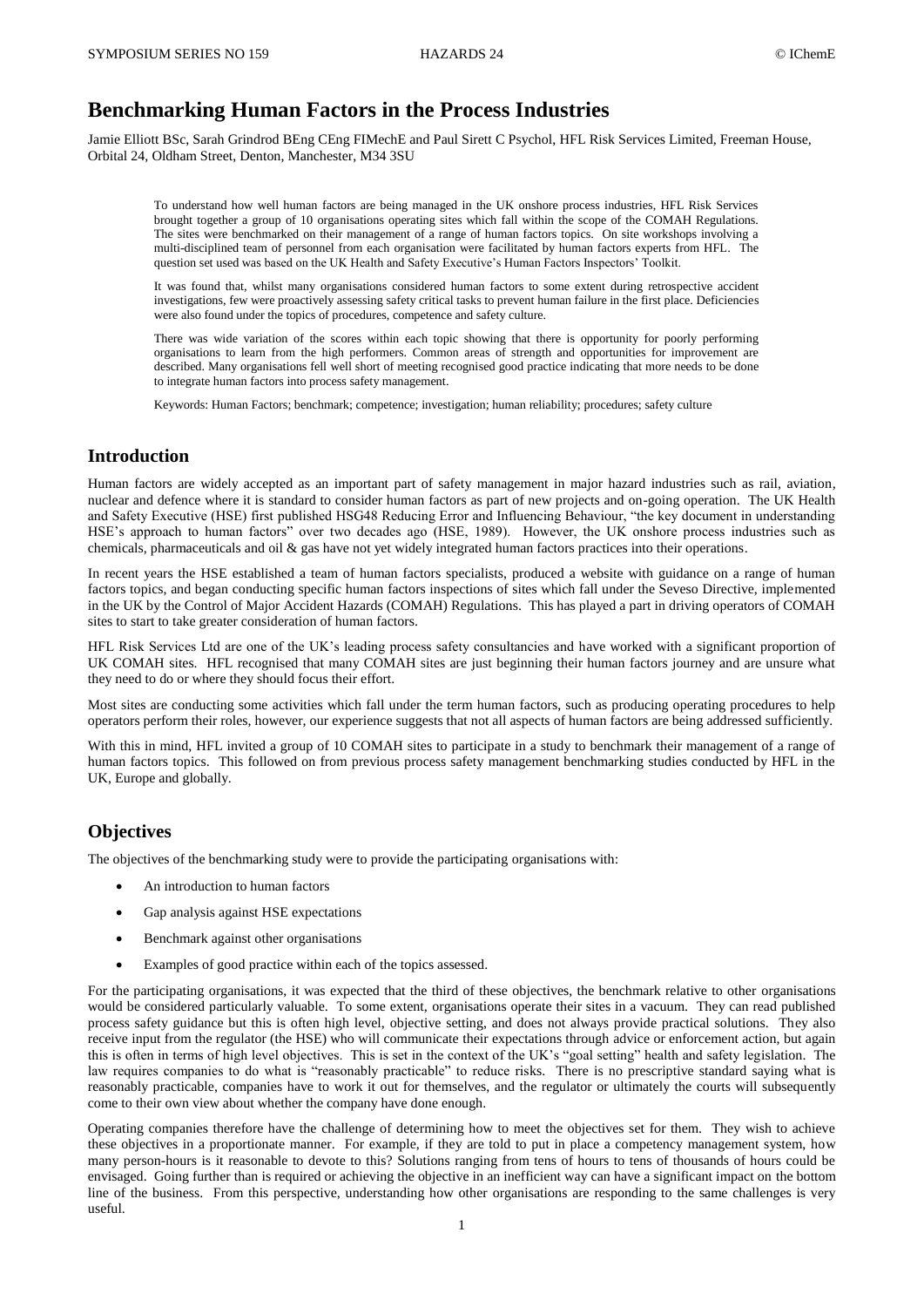#### **Approach**

Following two pilot studies, the approach described below was adopted. A one day on-site workshop was conducted with each participating organisation, facilitated and recorded by human factors specialists from HFL. At each site, workshop participants included key members of the management team as well as front line staff. For some organisations a separate workshop session was held with front line staff in order to check that there was not a disconnect from key perceptions held by the management team, mainly associated with the topics of safety culture, competency assurance and procedures.

Each workshop team was asked a set of questions based on the HSE HF Inspectors' Toolkit (HSE, 2005). Five of the 11 topics in the toolkit were covered, as identified in bold in Table 1 below.

*Table 1: HSE HF Inspectors' Toolkit Topics*

| Core Topics     | Competence assurance                            |
|-----------------|-------------------------------------------------|
|                 | Human factors in incident investigation         |
|                 | Identifying human failure                       |
|                 | <b>Reliability and usability of procedures</b>  |
| Common Topics   | <b>Safety culture</b>                           |
|                 | Emergency response                              |
|                 | Maintenance error                               |
|                 | Safety critical communications                  |
| Specific Topics | Alarm handling and control room design          |
|                 | Managing fatigue risks                          |
|                 | Organisational change and transition management |

The reason for assessing five topics was to allow the study to be completed in a single day. This minimised the cost of the assessment in terms of facilitation, but more significantly in terms of the time required from organisations' personnel to attend the workshops. The topics chosen were the four "core topics" plus safety culture, which was expected to be the most relevant of the "common topics." It was expected that organisations scoring highly on these topics would have systems and practices in place to identify for themselves whether the other topics are significant for the major accident hazards they have on site, and whether they have any gaps which need to be addressed.

Guidance notes were prepared for each question in the toolkit, to allow scoring to be carried out. For example, on the topic of human factors in accident investigations, for the question "Are investigations carried out by multi-functional teams, including operators where appropriate?" the following guidance was developed:

- a) No investigations carried out after accidents/incidents.
- b) Investigations carried out after accidents/incidents but not by multi-functional teams and does not include operators.
- c) Investigations carried out by multi-functional teams and includes operators.
- d) Investigations are available to all staff. The findings from investigations are acted upon and all relevant staff are consulted with before implementing the findings.

The guidance details varying levels of performance for each question allowing a score to be allocated to each response depending on where the response was judged to fall on the scale. The scores from each question were combined to give a score for the topic.

All organisations were provided with individual feedback shortly after the workshop. This was to allow a further two way discussion and ensure that the assessment conclusions were perceived as fair and correct.

Once all of the assessments were complete, the participating organisations were brought together for a seminar to discuss the overall results and share best practice in human factors.

### **Overall Results**

The overall results of the human factors group benchmark are shown in Figure 1 below.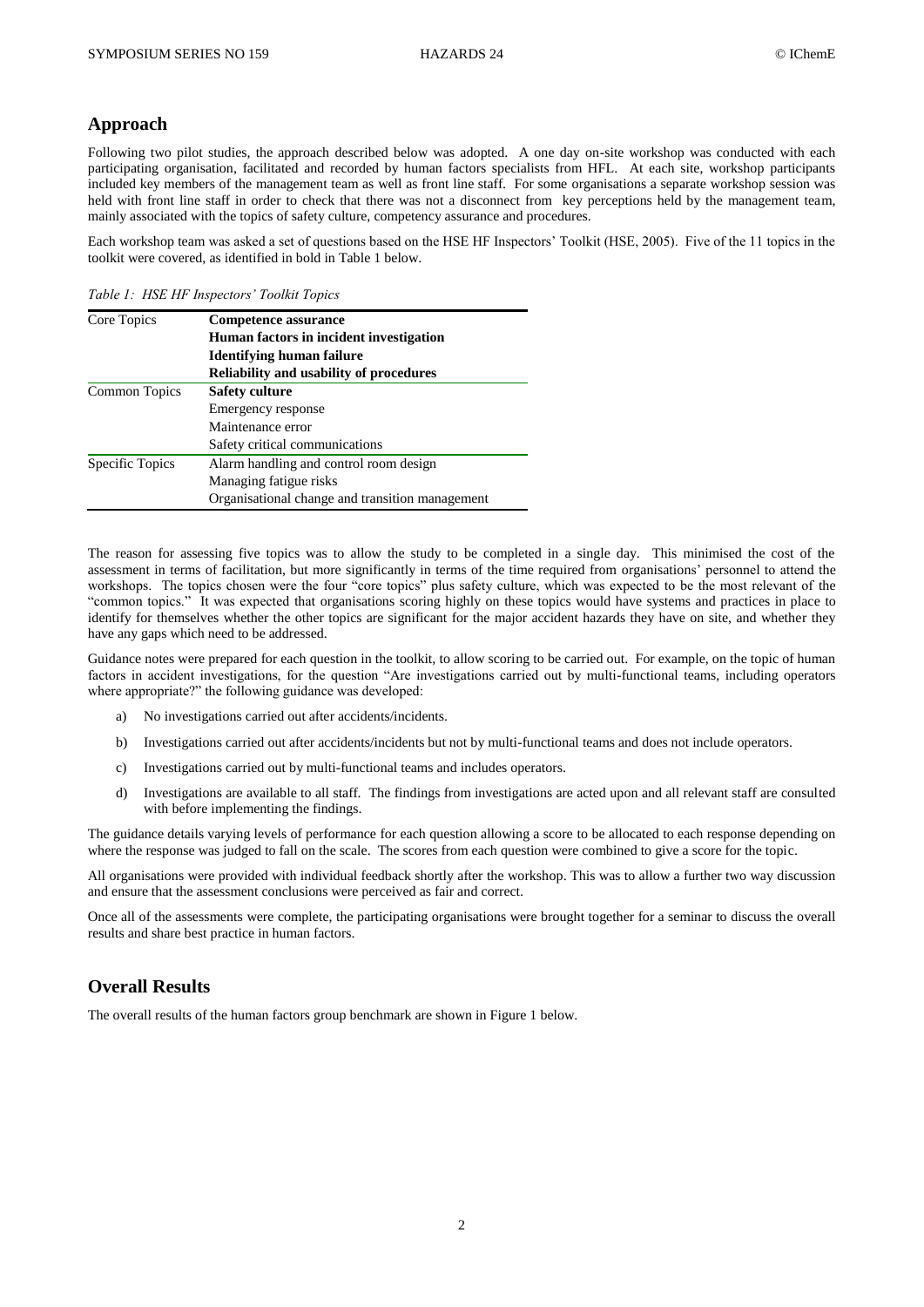

*Figure 1: Overall results. The diamond shows the average score and the line shows the range of scores for the group.*

Accident investigation was the topic with the highest average score. All of the organisations recognised that accidents need to be investigated and all have formal processes in place to do so. The topic of identifying human failure had the lowest average score as most organisations had not explicitly identified and assessed safety critical tasks in a proactive manner utilising accepted techniques. The other topics returned intermediate to high values. As can be seen in Figure 1, there was wide variation of the scores within each topic showing that there is opportunity for poorly performing organisations to learn from the high performers.

Figure 2 below shows how each participating organisation varied across the topics.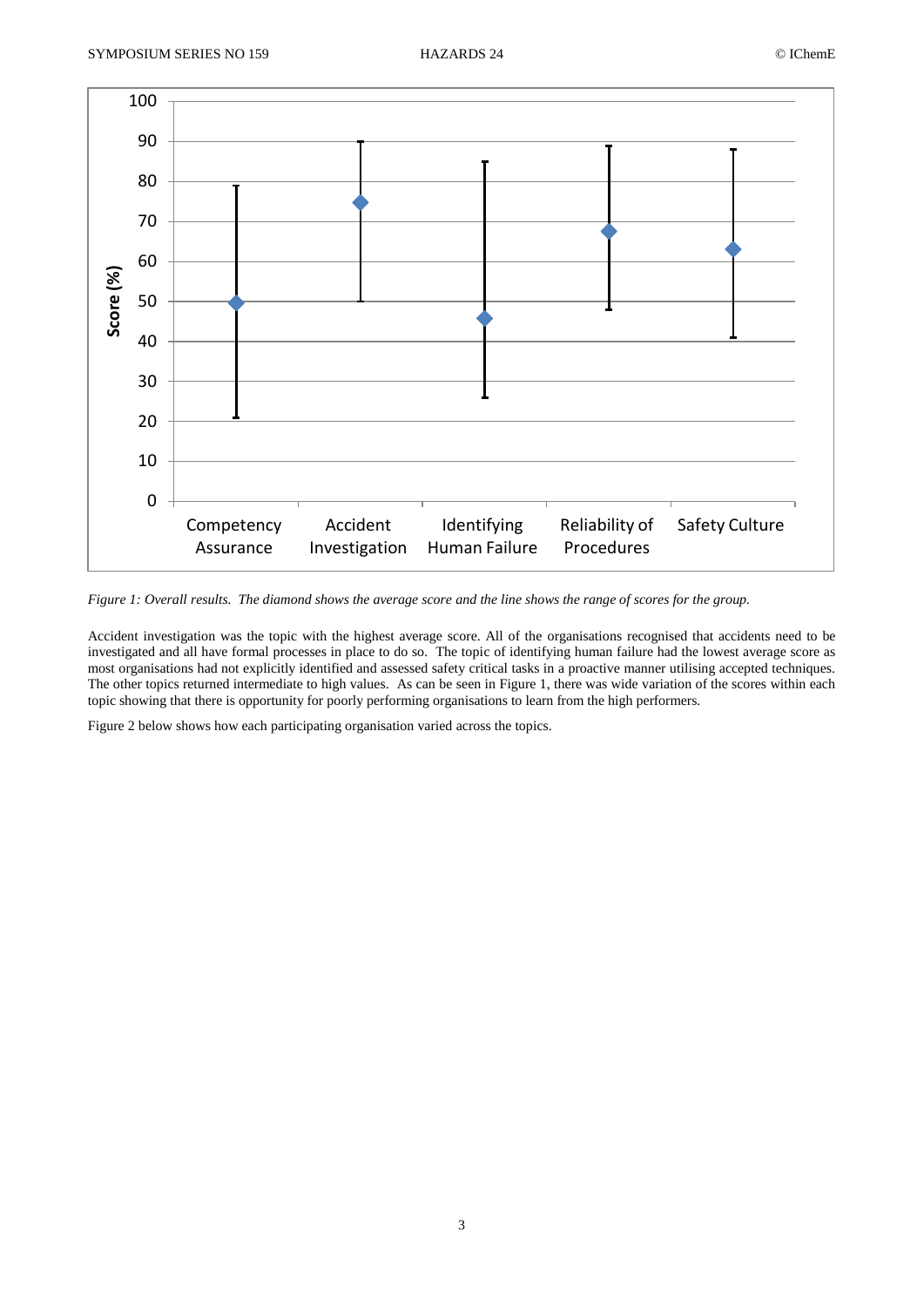

*Figure 2: Results Distribution. Each line represents one participating organisation*

In Figure 2 the topics have been ordered from the highest average score (*Accident Investigation*) to the lowest average score (*Identifying Human Failure*). It can be seen that some organisations score consistently across the first four topics. For example the same organisation was ranked third for these four topics. Other organisations had varying scores, for example the organisation that score highest for *Accident Investigation* scored lowest for *Safety Culture*.

On the last topic of *Identifying Human Failure* there was little correlation between an organisations score and its scores on other topics. This can be explained by the fact the six of the ten had not attempted any form of proactive identification of potential human failures, and so achieved low scores. By contrast, all organisations had made efforts of some kind in the other topics.

# **Results by Topic**

### **Competence Assurance**

For this topic, as well as the HF Inspectors' Toolkit, good practice is defined by the HSE's 5 stage/ 15 principle model of competence management which HSE are currently inspecting COMAH sites against (COMAH CA, 2011).

For many organisations their Competence Management System (CMS) amounts to not much more than a list of training courses, with little structure to the decision making process of who should go on what courses. Competence assessment is left up to line managers, who, particularly for new operators and maintenance technicians, decide whether someone is competent to work without extra supervision. On-going competence assessment is often limited to appraisals or performance development reviews, which are not competence based or linked to Major Accident Hazards.

Some organisations showed improvements upon this because they had some of the additional elements expected of a full CMS such as:

- Systematically defined competencies,
- In-house, process and major hazard specific training,
- Trained trainers,
- Written assessments of knowledge,
- Practical assessments of knowledge, skills and ability to follow a procedure.

None of the organisations assessed had developed a system which could be considered close to a fully integrated CMS. Elements which were missing from most organisations' CMS were:

Assessment using a variety of techniques,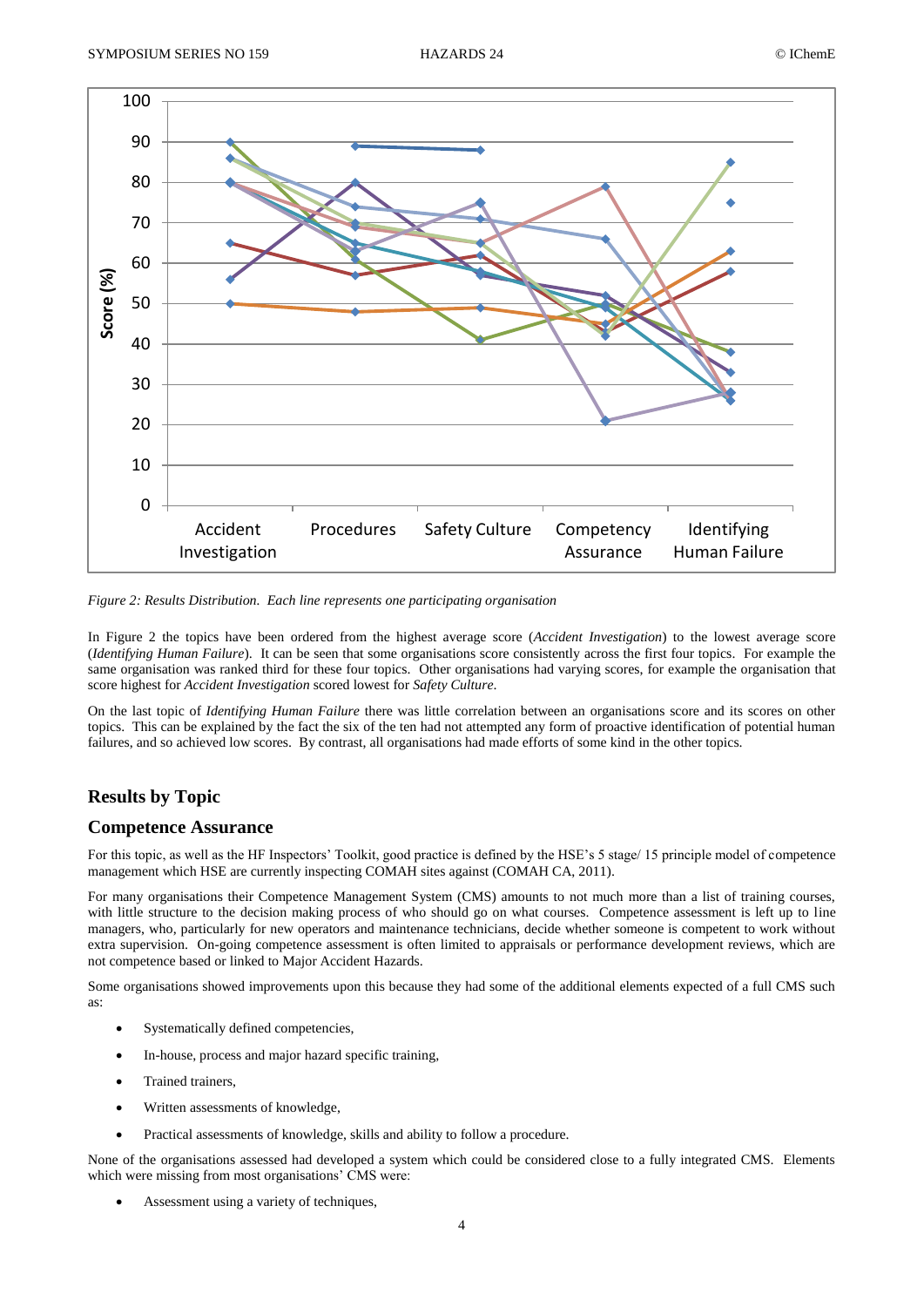- Competence management for supervisors, managers and design engineers, linked to process safety (annual appraisals do not meet this requirement),
- Periodic re-assessment of competence,
- Key performance indicators (KPIs) to determine the effectiveness of the CMS,
- Senior leadership ownership and oversight.

The transition from a training system to a fully integrated CMS will require considerable investment for many UK COMAH sites. There are two key elements to the business case for making this investment. Firstly, there are many examples of high profile accidents caused by lack of competence which had serious effects on businesses as well as causing fatalities to the workforce, for example Esso, Longford (Hopkins, 2000), Texas City (CSB, 2007) and Hickson & Welch (HSE, 1994). Secondly, the competence of the workforce is a key competitive advantage for UK and European manufacturing sites, versus those in developing economies. Investing in competence management will maximise this advantage.

### **Human Factors in Accident Investigation**

The HSE Inspectors' Toolkit indicates the key organisational mechanisms that need to be in place to conduct a robust accident investigation. This starts with a policy describing the use of multifunctional teams in order to identify the root cause.

All benchmarked organisations had a formal written policy for accident investigation. This outlines the investigation responsibilities and reporting requirements. In all cases, a member of the management team conducts the investigation by referring to and completing an investigation pack. This includes; completing an accident record, conducting witness interviews and obtaining photos when appropriate to do so. Multi-functional teams were used where appropriate. In all cases the management team recognised that accidents can have more than one cause. A list of immediate and contributory factors were detailed on the incident forms for some organisations. In all cases, a lot of effort is placed into accident investigation and the key processes were in place to drive the investigation. However, human factors in accident investigation or human factors awareness training had not been received by the management team in all cases.

The main shortfall for all organisations was the quality of the investigation in obtaining the root cause. In all cases, the investigation could have gone further in asking why the accident had occurred. In a few cases, the root cause was detailed as simply "human error" or not identified at all.

Situational violations rarely happen unless there are consistent routine violations, such as corner cutting and other poor safety habits creeping in to daily business practices. When this is the case, staff have given themselves and others permission to lower standards and therefore when additional pressures, such as workload, time constraints, poorly design equipment etc. are apparent, it is more likely that situational violations will occur. None of the organisations involved with the benchmark study went far enough in determining the root cause when a routine or situational violation occurred. Therefore, the investigations did not adequately address routine violations or wider cultural issues and therefore it is possible that there remained inappropriate behaviours in some parts of the business.

In all cases, the management team will need to ensure that the technical quality of reports are reviewed being mindful that the root cause has been identified. In addition, there is sufficient evidence to suggest that organisations need to militate against routine violations and ensure that there is a good safety culture. This will need to be handled as a wider cultural change programme, as part of a continued effort to better integrate human factors.

## **Identifying Human Failure**

Human failure has been recognised as a common contributor to Major Accidents. This topic relates to organisations being proactive in identifying human failure by identifying and prioritising safety critical tasks and then conducting formal task analyses and human reliability analysis (HRA). It is considered best practice to have a rolling HRA programme in place so that deficiencies can be identified and appropriate actions implemented. Improvement actions should be monitored and assessed for effectiveness on an ongoing basis.

All organisations were aware of the hazards on site and have policies and procedures in place to protect against human error. All organisations had conducted HAZOPs on some if not all safety critical operations and had an ongoing HAZOP programme in place. Only two organisations had been trained in the qualitative HRA technique and had begun a rolling HRA programme.

Most management teams were aware of the difference between intentional and unintentional errors. However, most organisations had not provided formal human factors awareness training for the management team or frontline staff. Most organisations had no direct experience of applying human factors analysis to safety critical operations. Therefore, there was very little in-house competence and relevant experience available to these organisations to carry out HRA.

The main shortfall was that human factors issues have not been addressed through a proactive explicit human factors analysis, in terms of conducting task analyses followed by qualitative HRA. As the key element of the HRA technique is the consideration of performance influencing factors (PIFs) most organisations had not considered PIFs and how these make human error more or less likely. Indeed, it was seen that unless HRA or human factors awareness training had been received, understanding and identifying PIFs was difficult for benchmark participants to fully conceptualise. It can be concluded that most organisations have not done enough to reduce the likelihood of human error in process operations and have not optimised PIFs ensuring best practice is applied in specific areas.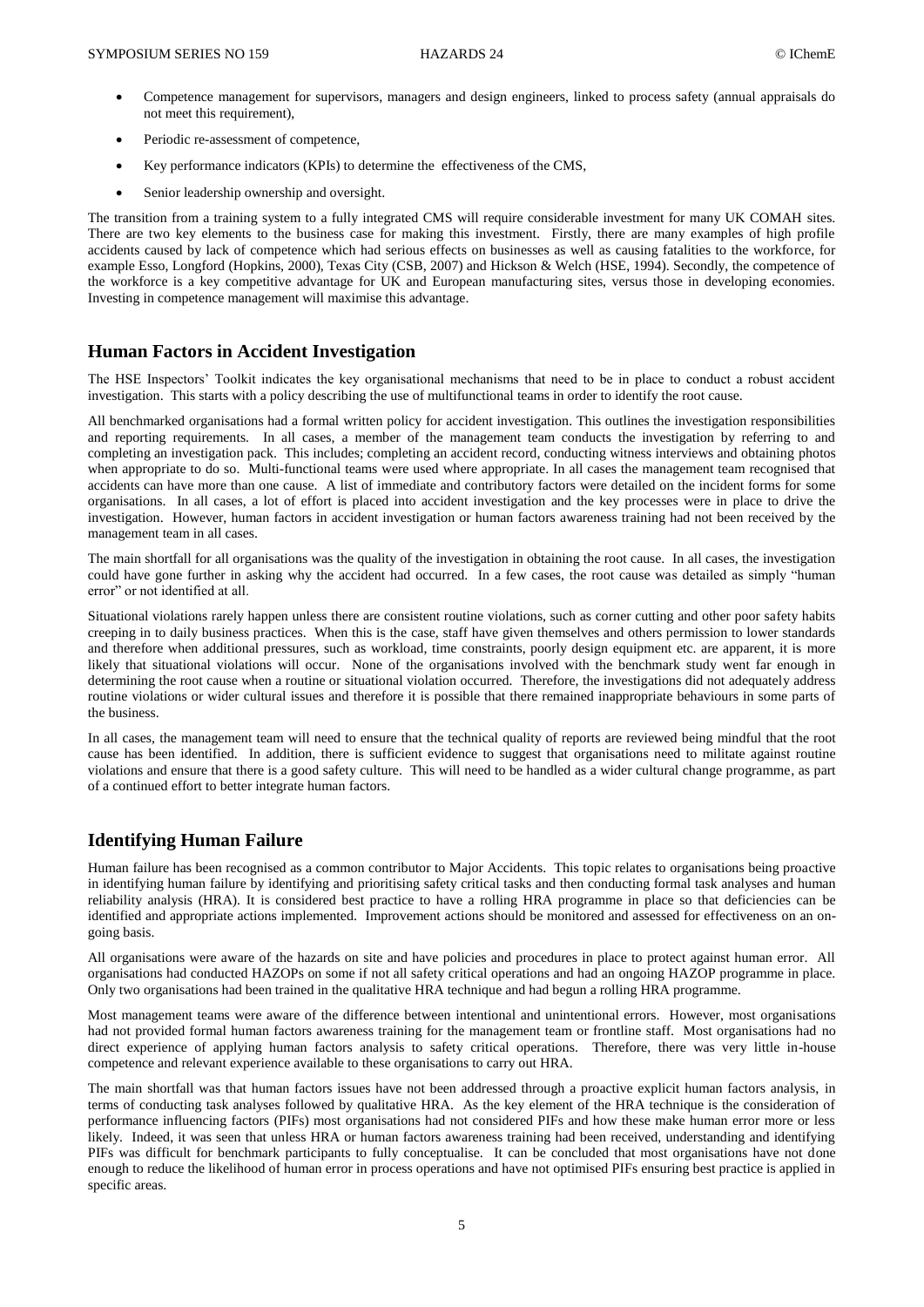### **Reliability and Usability of Procedures**

Reliable and useable procedures are key in avoiding rule based and knowledge based mistakes. The HSE provides guidance in terms of layout and formatting to ensure procedures are easily readable and understandable (HSE, 2004). Guidance is also available on organisational mechanisms or processes that need to be in place to ensure compliance to procedures.

All organisations had procedures in place for COMAH safety critical activities, including the management of contractors. Some organisations had developed procedures over time rather than through risk assessments. However, where this was the case, the organisations had identified this as an issue and had begun conducting risk assessments such as HAZOP. No organisations had informed the development of safety critical procedures by task analyses and HRA and so the reliability of the procedures were questionable.

All organisations provided access to procedures either electronically or paper based. However, in some the intranet search facility was ineffective given the large amount of procedures that could be identified. In addition, access was in some cases provided via a manager's office, implying access may not have been available in all situations.

Most organisations were found not to be following best practice in terms of layout and formatting. These shortfalls were;

- Key safety reasons were not detailed next to the task step
- System or process information was mixed in or detailed immediately underneath the key task step
- Safety critical task steps not identified
- No visual aids
- No flow charts
- Cluttered pages full of text
- Inappropriate messages that implied prioritisation of production over safety

It can be concluded that the reliability and usability of safety critical procedures can be enhanced by ensuring that HRA is incorporated into the development of procedures on a consistent basis. When updates are made to these procedures, informed by HRA output, simple changes to format and layout will significantly enhance the reliability of safety critical procedures.

### **Safety Culture**

Culture has been described as "the way we do things around here" (Deel and Kennedy, 2000). Many things can influence the culture of an organisation and individual initiatives and activities can be used to change the safety culture over time. Those at the top of the organisation have a big influence on safety culture so their visible commitment is important. The HSE HF Inspectors' Toolkit provides guidance on the key mechanism that are required to drive and maintain safety culture.

All organisations had a global SHE policy document for line managers to interpret in order to drive the safety culture. However, in the majority of cases the policy did not overtly define the level of commitment to develop safety culture and there is no specific safety culture policy. Only one organisation had a specific safety culture policy.

Process safety commitment was reported to be a high level priority for most organisations. However, in some cases workshop discussions indicated that safety may be more aligned to HSE led initiatives as opposed to there being an inherent safety commitment. There was the perception by front line staff in a few organisations that some safety standards are cut to save money. As indicated through the review of incident reports there may be routine violations or wider poor safety culture behaviours displayed in some parts of the businesses which remain unaddressed. As these remained unidentified and not addressed appropriately through incident investigations, it suggests that some of the organisations have wider cultural issues to address through a cultural change programme.

In all cases safety related communication appeared to be strong with there being a number of mechanisms such as; weekly brief, output of management meetings disseminated to front line staff, and process safety performance indicators (PSPIs) monitored by the management team. It was seen that only a couple of organisations did not develop and monitor PSPIs. However, most organisations do not regularly measure the attitudes and perceptions of managers and front line staff to explore if messages are being interpreted as intended or indeed if there is a misperception or difference in attitudes between managers and operators, maintainers and technicians. Due to this, no organisations could report exactly what sort of culture they had as it was based on best guess, given the lack of direct measurement.

There was generally a blame free culture in most organisations and there appeared to be effective mechanisms in place to learn from accidents. In addition, in all cases it appeared that front line staff were empowered to stop work should they be concerned about safety.

To conclude, organisations did have a focus on safety but all organisations can be doing more in terms of process safety. All organisations had key organisational mechanisms in place to drive safety culture and reported that safety was a high priority. However, in real terms it appears more can be achieved. The main shortfall was that there was no specific safety culture policy that outlined the key activities and roles and responsibilities of staff that would be responsible for driving safety culture and in the majority of cases there had been no attempt to measure safety culture.